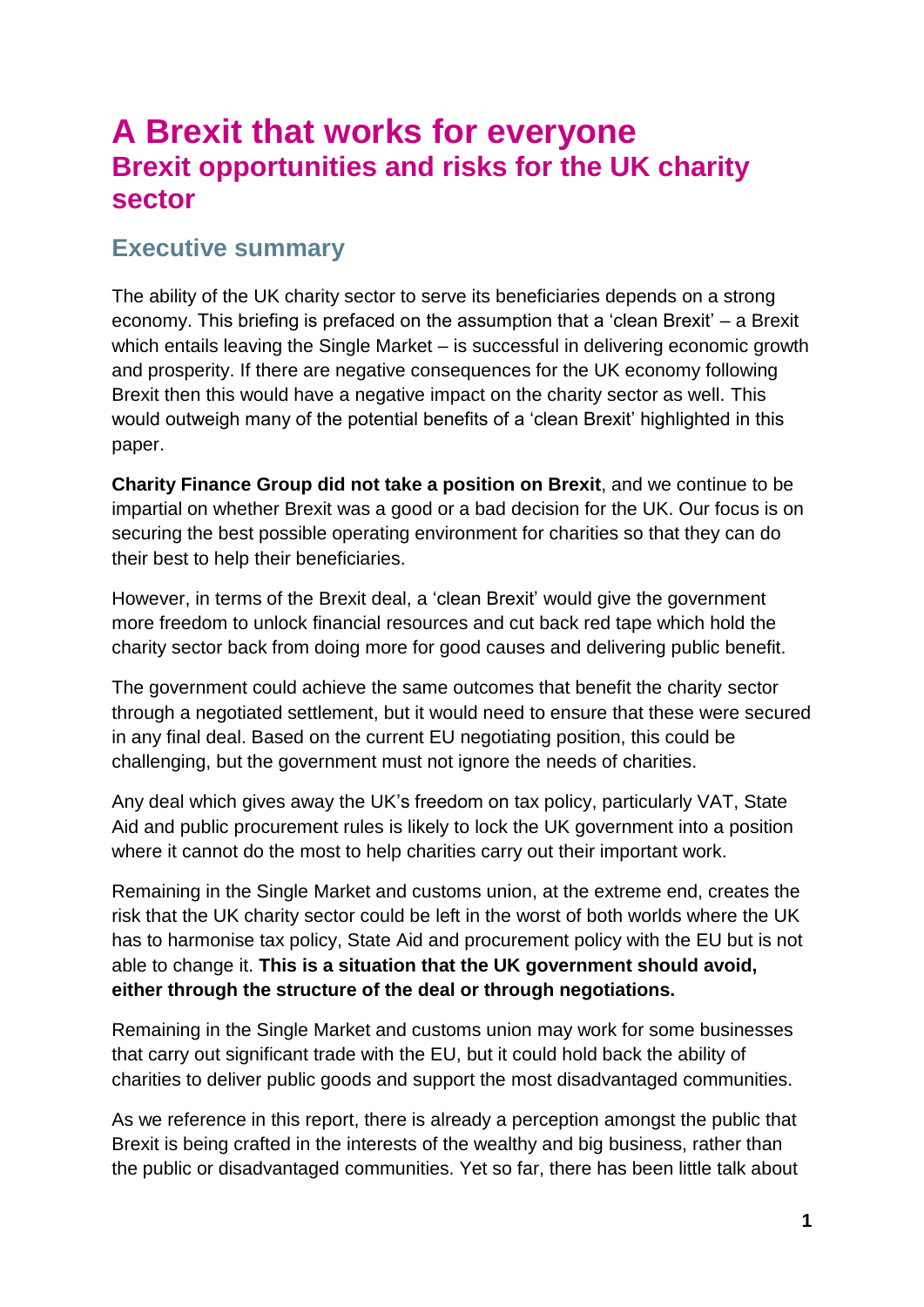what Brexit could mean for charities and the risks associated with different outcomes could end up making it harder for them to do their work and harming beneficiaries.

Charity Finance Group has developed **a six-point plan** that the government must deliver to help the charity sector make a success of Brexit. These do not depend on a clean Brexit, but a clean Brexit is most likely to the delivery of these outcomes and the government should make sure that these are red lines in their negotiating strategy.

#### **A good Brexit outcome for charities would see:**

- **1.** A deal where the UK has complete freedom to change VAT rules, for example, creating new zero-rates, options to tax and a comprehensive rebate mechanism.
- **2.** The UK government to commit at a minimum to fund to the same level services that are currently funded by the EU, with improvements in delivery of funding.
- **3.** A deal where the UK is still able to flexibly pool resources to access EU funds in key areas such as international aid.
- **4.** A deal which allows the reform of State Aid so that it focuses on enforcing competition in real markets rather than tying up charities and social enterprises in red-tape working in broken or non-functioning markets.
- **5.** Greater flexibility on public procurement so that more grants and contracts are awarded on the full social, economic and environmental value that could be created, not just on cost.
- <span id="page-1-0"></span>**6.** An immigration system which is flexible and enables charities to continue to hire the workers that they need in order to carry out their objectives effectively.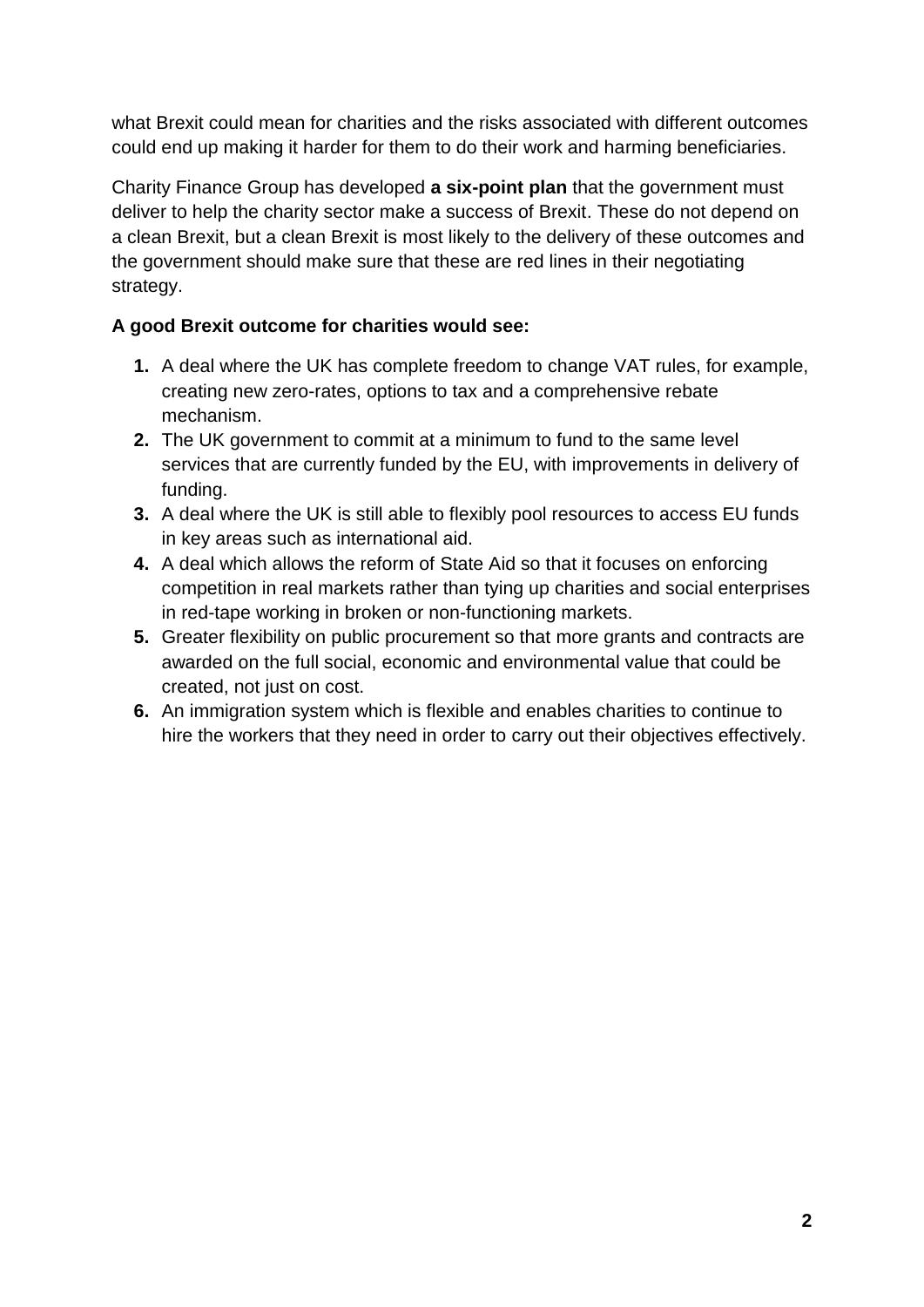# **Rewards and risks of 'clean Brexit' for UK charities**

### **Rewards Risks**

- Freedom for UK to set on tax policy and resolve long-standing issues such as irrecoverable VAT, which costs charities around £1.5bn a year.
- State Aid rules reformed to reduce red tape for charities and refocused on stopping genuine competition problems
- Public procurement rules improved to improve social, economic and environmental value of all public spending
- More funding available to support UK charities delivering services for disadvantaged people

- Lack of access to European Union funds
- Operational barriers created which make it harder for UK charities to work across borders in the UK (e.g. visa requirements)
- Short-term economic volatility leads to a reduction in UK growth and impacts on charitable giving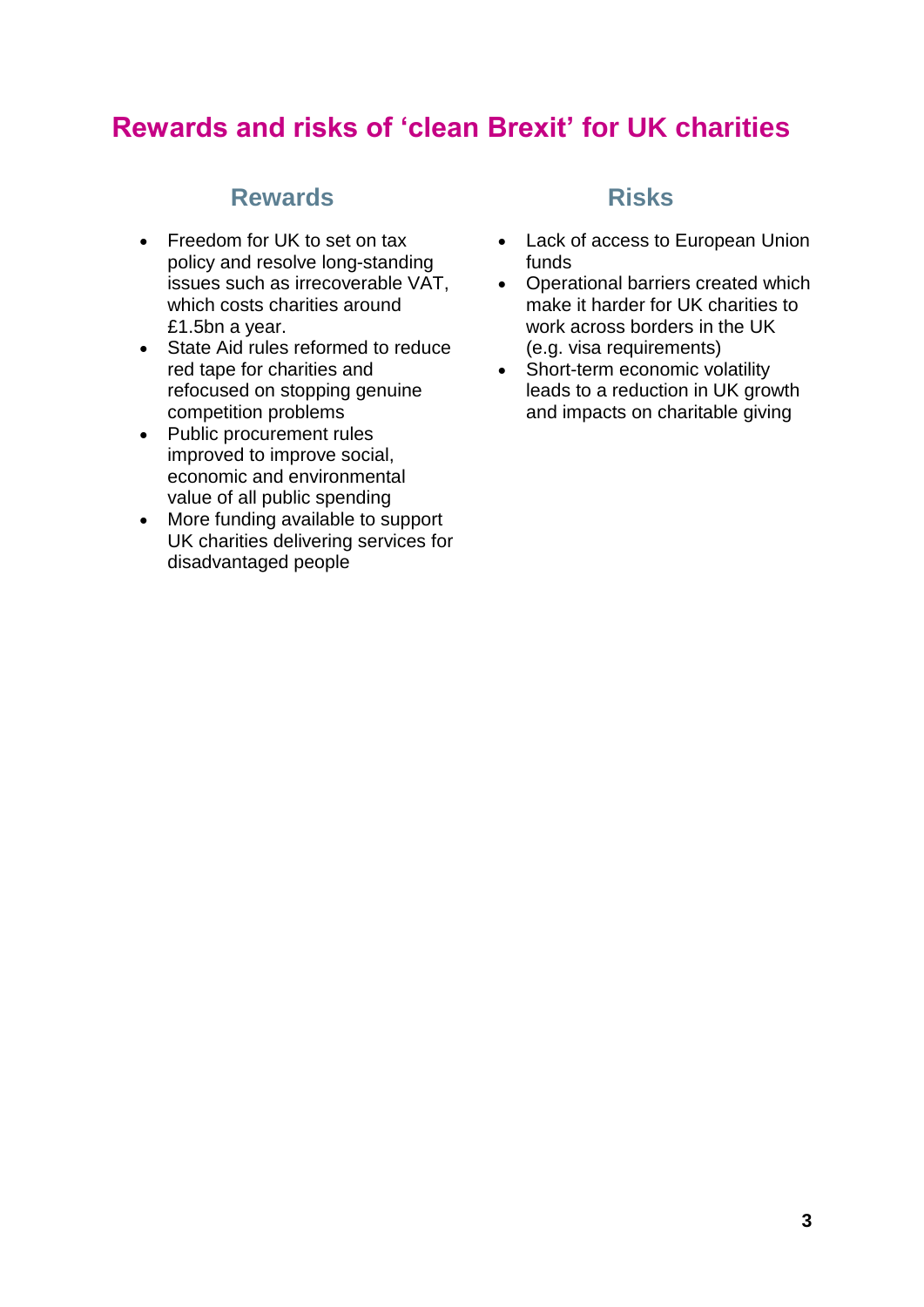# **Table of contents**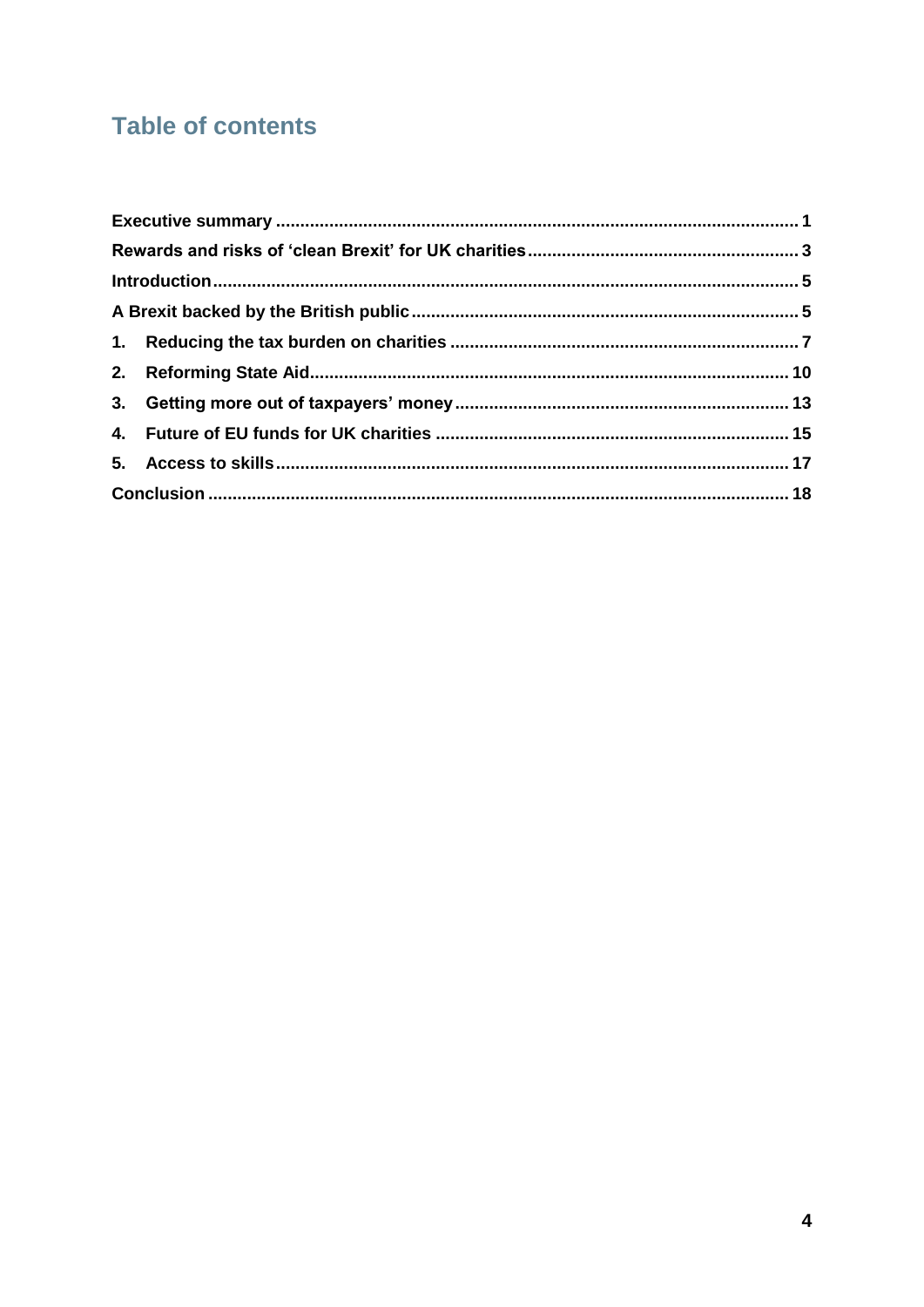### <span id="page-4-0"></span>**Introduction**

The UK charity sector is an important social and economic actor in the UK.

According to the latest available data 167,000 charities employ 837,000 people and contribute over £12bn to UK plc – roughly equivalent to the size of the economy of Cyprus.<sup>1</sup>

83% of the public use charities services, according to research by the Charities Aid Foundation.<sup>2</sup>

#### **Key facts on UK charity sector**

- **There are 167,000 'general charities' (excluding universities, trade unions and religious organisations).**
- **They employ 837,000 people and contribute £12bn a year to UK GDP – equivalent to the size of the economy of Cyprus.**
- **UK charities raised over £20bn through donations, legacies and trading with the public in 2014/15.**
- **83% of the public used charities services in the past year (2016).**

The vital work that charities, big and small, undertake supports the delivery of important public services and leverage over £10bn in voluntary donations and legacies every year, money that goes towards making our society and the world a better place.

#### **Charities shouldn't have to fight for their seat at the Brexit table. They should be there right alongside the public sector and business.**

It is hard at this stage to quantify what those risks might be, but we seek to compare two clear outcomes. One, a "clean Brexit" with no free trade agreement and the UK leaving the Single Market and Customs Union. The other, remaining in the Single Market or Customs Union based on the EU"s current negotiating position from a UK charity sector perspective.<sup>3</sup>

### <span id="page-4-1"></span>**A Brexit backed by the British public**

One of the things that everyone has agreed is that Britain won"t make a success of Brexit unless all parts of the country are able to come together. But already at this early stage, **the public senses that the government is not treating all groups equally in the Brexit negotiation process.**

 $\overline{\phantom{a}}$ <sup>1</sup> [NCVO Civil Society Almanac 2017](https://data.ncvo.org.uk/category/almanac/voluntary-sector/sector-overview/)

<sup>&</sup>lt;sup>2</sup>[Charity Street II, Charities Aid Foundation, 2016](https://www.cafonline.org/about-us/publications/2016-publications/charity-street-ii-a-report-into-how-we-use-charities-in-the-uk)

<sup>&</sup>lt;sup>3</sup>What the EU's Brexit Strategy means for charities, Charity Finance Group, March 2017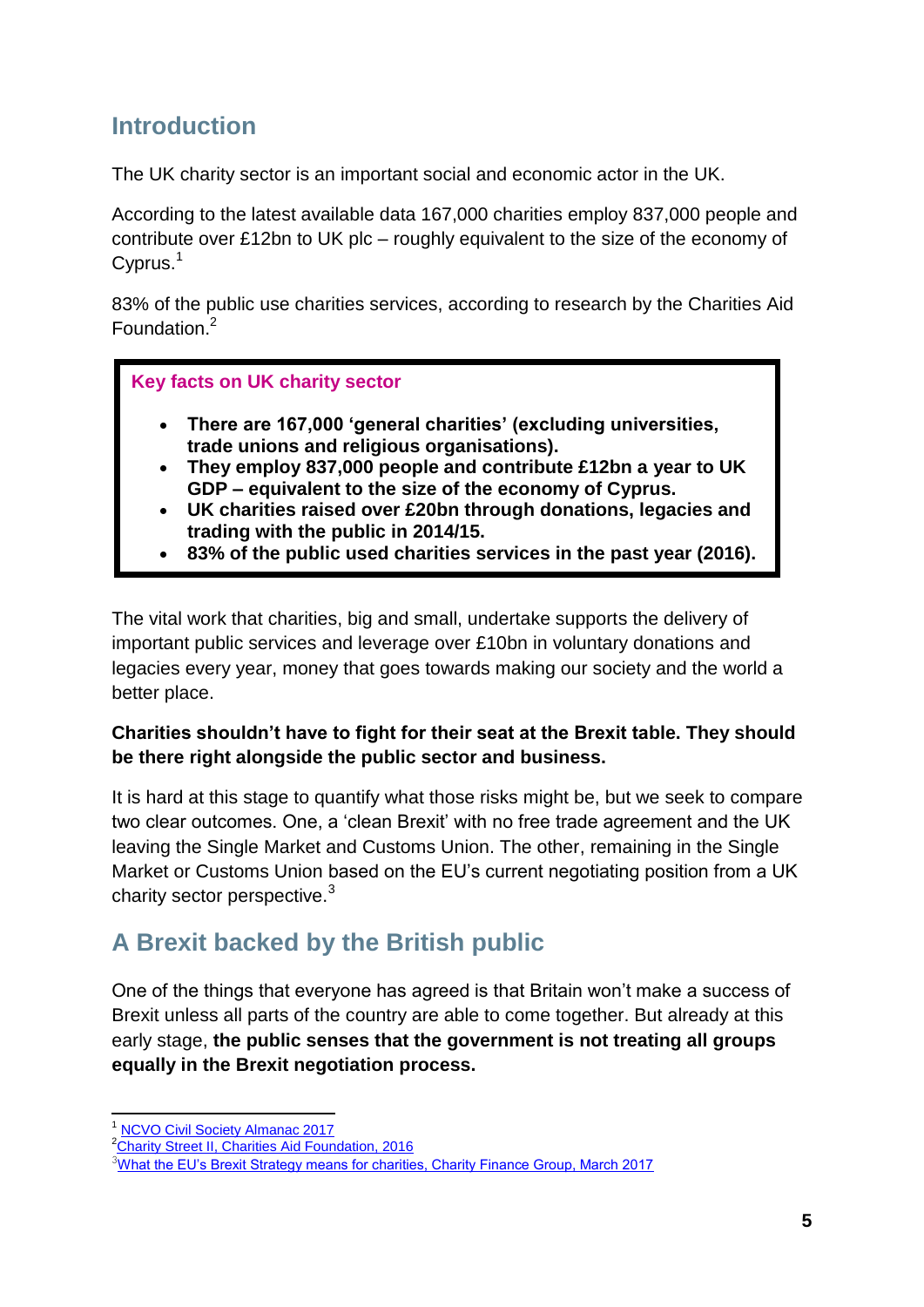Polling commissioned by Charity Finance Group and carried out by ComRes, during the 2017 General Election campaign<sup>4</sup> asked people who they thought the UK government were currently prioritising in the Brexit negotiations.

Unsurprisingly, it was wealthy people and communities that the public thought that the government was prioritising most. Just 5% believed that "people like me" were being prioritised most by the government and just 2% believed that disadvantaged people and communities were the most prioritised.

54% of people responded that British business was a top three priority for the government, followed by 43% for wealthy people and communities, and 36% for the British Public.

Charities, despite their contribution to society and the economy, were only seen as one of the government"s top three priorities by 5% of the public.

This is borne out by our analysis where the impacts of Brexit for disadvantaged communities have hardly been referenced in the mainstream debate, which has mostly focused on trade deals and immigration.

This highlights a real risk for the government, that their priorities are skewed towards a few groups leaving other parts of our society out of the picture. UK charities are involved in this both from an operational perspective, as organisations which seek to help their beneficiaries, and from their responsibility to provide a voice for those that are unable to advocate effectively for themselves.

 $\overline{a}$ 

<sup>&</sup>lt;sup>4</sup> [http://www.comresglobal.com/wp-content/uploads/2017/06/Charity-Finance-Group-Brexit-Survey-Data-](http://www.comresglobal.com/wp-content/uploads/2017/06/Charity-Finance-Group-Brexit-Survey-Data-Tables.pdf)[Tables.pdf](http://www.comresglobal.com/wp-content/uploads/2017/06/Charity-Finance-Group-Brexit-Survey-Data-Tables.pdf)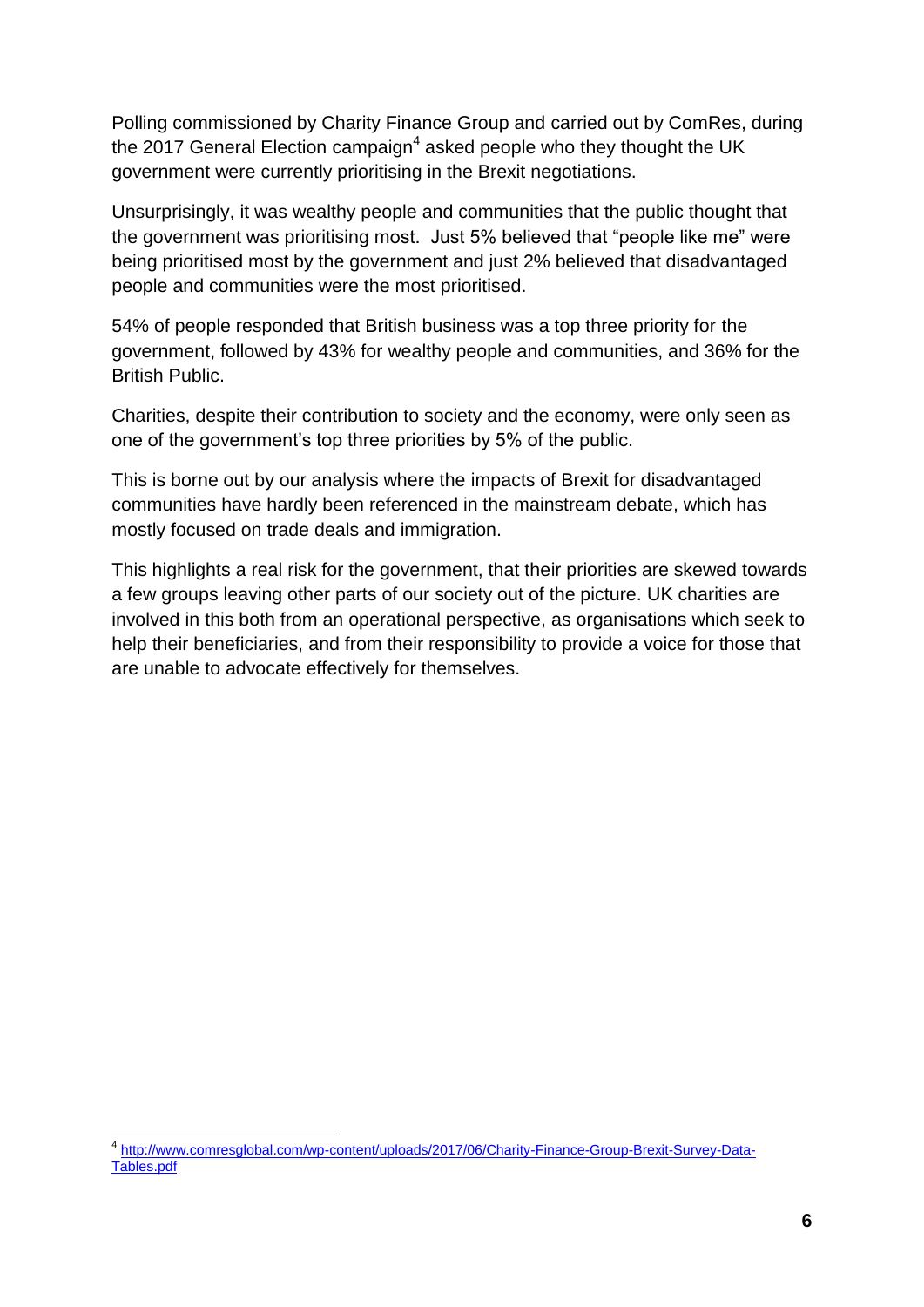### <span id="page-6-0"></span>**1. Reducing the tax burden on charities**

It is a commonly-held myth that charities do not pay any tax. This is not the case.

Although charities are able to get access to a number of valuable and important reliefs such as Gift Aid, business rate relief and corporation tax, this does not meant that charities are 'tax free'.

Irrecoverable VAT is one of the biggest cost burdens facing the sector, sucking in around £1.5bn every year from the charity sector according to the Charity Tax Group. This is a significant amount of money, which could be going to support good causes, employ staff and support local communities.

This burden is caused by the poor design of the VAT system in relation to charities.

VAT has two sides to it, input and output. Input VAT costs are created by charities buying products and services from other companies and having to pay VAT. The output VAT is the VAT that charities are able to charge to consumers of their products and services. In theory, VAT should "flow through" to the consumer with the output VAT offsetting the input VAT so that for the business, the tax is neutral.

Originally, and with the aim of being helpful to charities, a number of charitable activities were given "exemptions" from VAT, so that they did not have to charge VAT on the services that they provided to beneficiaries. This was to avoid beneficiaries having to pay more for these services.

However, the use of exemptions, rather than zero-rates meant that charities were not able to claim back the output VAT for those services, but still had to pay the input VAT. This left them with a lump of tax left over, which they had to pay to HMRC. As VAT has increased over time, this irrecoverable VAT has grown in size to the extent that for some organisations it is now a substantial sum – in some cases enough to fund an additional project or member of staff on its own.

The other challenge is that VAT is charged on business activities but not nonbusiness activities. Charities because of their role in straddling both the private and public sectors, carry out both business *and* non-business activities. As with exemptions, charities end up with a lump of irrecoverable VAT because the nonbusiness supplies that they make to beneficiaries cannot be used for the purpose of recovering VAT.

Either way, charities end up paying more tax because of flaws in the design of the VAT system. As a country with a large and critically important charity sector, it is vital that we are able to design a tax system which enables charities to do their best to support the good causes that they were set up to create.

We also know that the public is sympathetic to this position.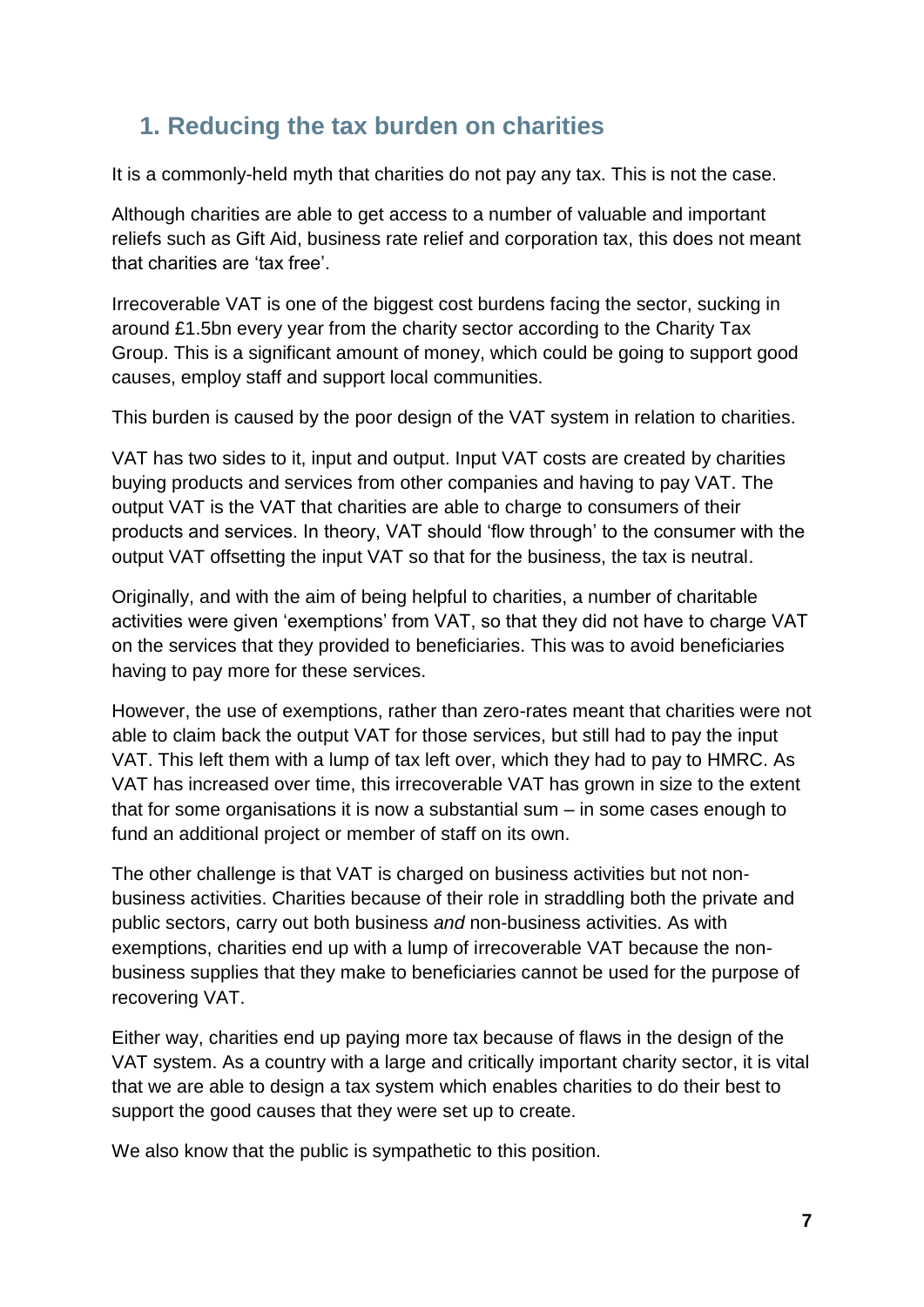Ultimately, when the public gives money to charities they want to see as much money as possible to go to the end cause. Tax reliefs such as Gift Aid recognise that money which has been freely given to help the public should not be taxed. However, these reliefs are not effective if the government ends up clawing the money back through VAT or other taxes further down the line.

Charity Finance Group and the Institute of Fundraising commissioned a poll from ComRes to ask the public about their views on charity tax.

83% of the public agreed that donations to charities should not be taxed.

### **63% of the public also said that the government should use its newfound flexibility in leaving the EU to amend the VAT system to end the burden of irrecoverable VAT.**

The solution to this issue is two-fold. Firstly, the government needs to create a rebate mechanism so that charities can reclaim the irrecoverable VAT that is lost through non-business supplies. A similar rebate mechanism exists in the public sector and has been selectively introduced already for certain types of charities such as Air Ambulances, Lifeboats and Blood Bikes. However, it is unclear why certain types of charities should be privileged. *All* charities are working to deliver public benefit and arguably should be treated equally.

The government does not, therefore, need Brexit in order to introduce a rebate mechanism, although it could choose to use funds that were being paid into the European Union to fund such a mechanism. Although an agreement which involved remaining in the Single Market and customs union which limited the ability of the UK to provide grants or rebates to charities through the tax system due to the need to harmonise policies or prevent tax competition could create unhelpful barriers.

Secondly, the government needs to convert existing charitable VAT exemptions into zero-rates or options to tax. Brexit does create an opportunity to do this, because currently the UK cannot create new zero-rates or change zero-rates without the agreement of all the other member states. As many countries in Europe do not have as large or effective a charity sector as the UK, there has been historically little appetite to do this. Conversion of the exemptions into zero-rates would mean that charities could reclaim VAT on the goods and services that they supply, but would not have to pass the costs to beneficiaries. In a similar way, giving charities an option to tax in certain circumstances is not currently in the UK"s power but could help to resolve this issue.

These solutions would not need to be implemented in full immediately. The government could taper these into effect over time, in line with plans to reduce the deficit. For example, a rebate mechanism could only allow 25p out of every £1 to be reclaimed in the first year, 50p in the second year, 75p in the third year before the full £1 to be reclaimed in the fourth year. The zero-rates could be "switched on" at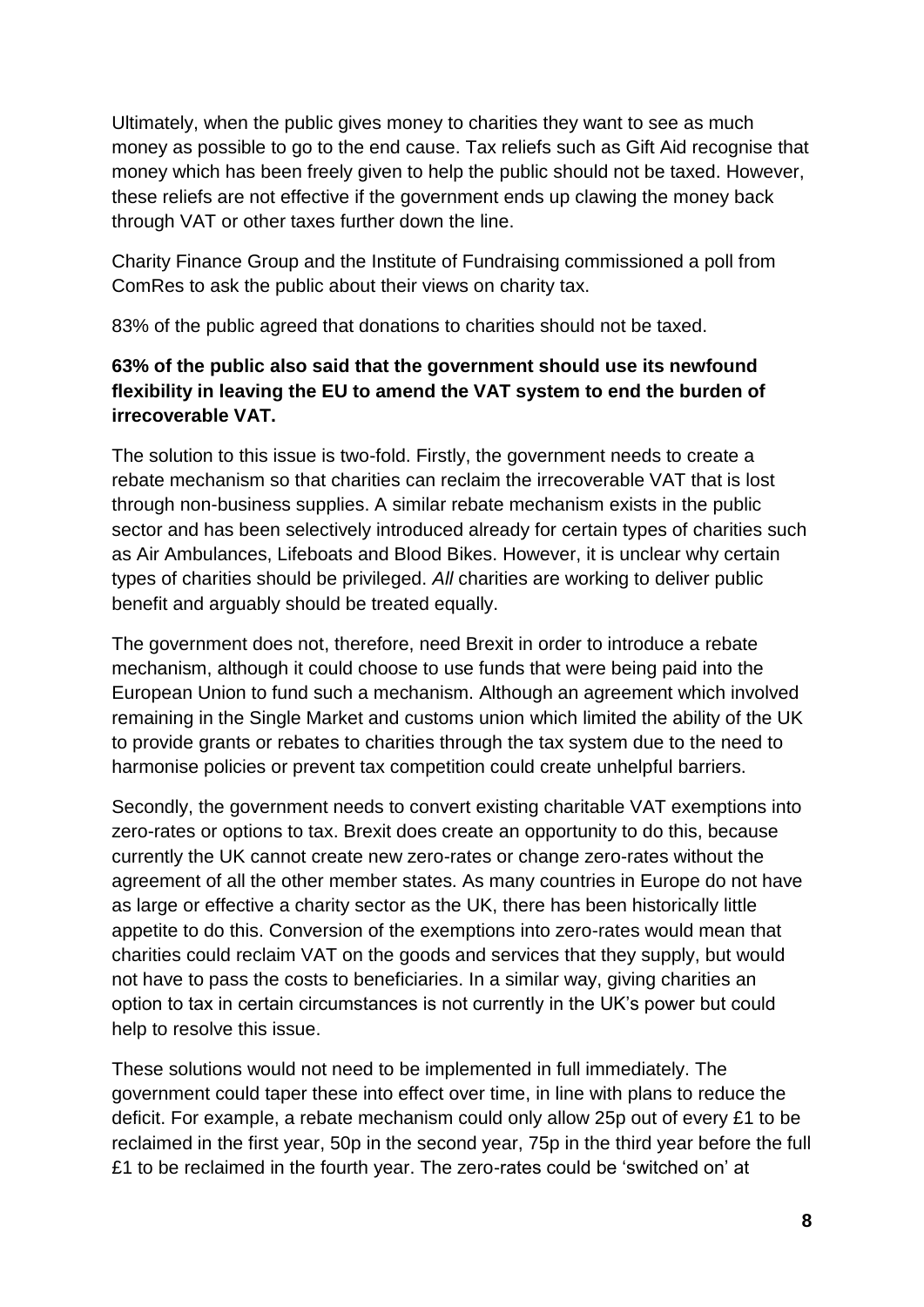different points to smooth out the cost, and it would be sensible to allow a period of at least 18 months to enable charities to prepare for the changes. The same is true to options to tax.

However, without a Brexit which gives the government the freedom to set tax rates and adapt them to the needs of the British economy and society, then this may not be possible.

A "clean Brexit", without the need to consider harmonisation with the rest of the EU, would be the safest way to achieve this. **Other deals could still achieve this and the UK should consider this as a 'red line' in the negotiations,** however, even with a free trade deal, there is the risk that harmonisation could be enforced under the threat of the UK being said to act in a way to undermine competition. This is laid out in the EU"s Brexit negotiation strategy, and it is not clear at present what this could mean in practice.

We would not consider rebates and conversions to help charities as acting to undermine competition, but it is hard to predict how other bodies, such as the European Commission or ECJ, would interpret such actions.

The impact of VAT reform would be *transformational* to the UK charity sector, not only reducing the amount of time spent focused on structuring activities in such a way to avoid large VAT bills and paying for advice, but also in freeing up hundreds of millions of pounds to be spent on helping advance good causes.

Given that a large amount of the charity sector"s expenditure goes on employing staff, it would also have positive impacts on employment and local communities. Unlike private businesses, charities are not by law allowed to grow "cash piles" and can only hold reserves for specific purposes.

Conservatively estimating that that half of the money is used on staffing, this would be equivalent to around 50,000 extra full-time jobs paying the National Living Wage and including pension contributions. This would be a significant boon to the UK economy and many disadvantaged areas where charities operate in.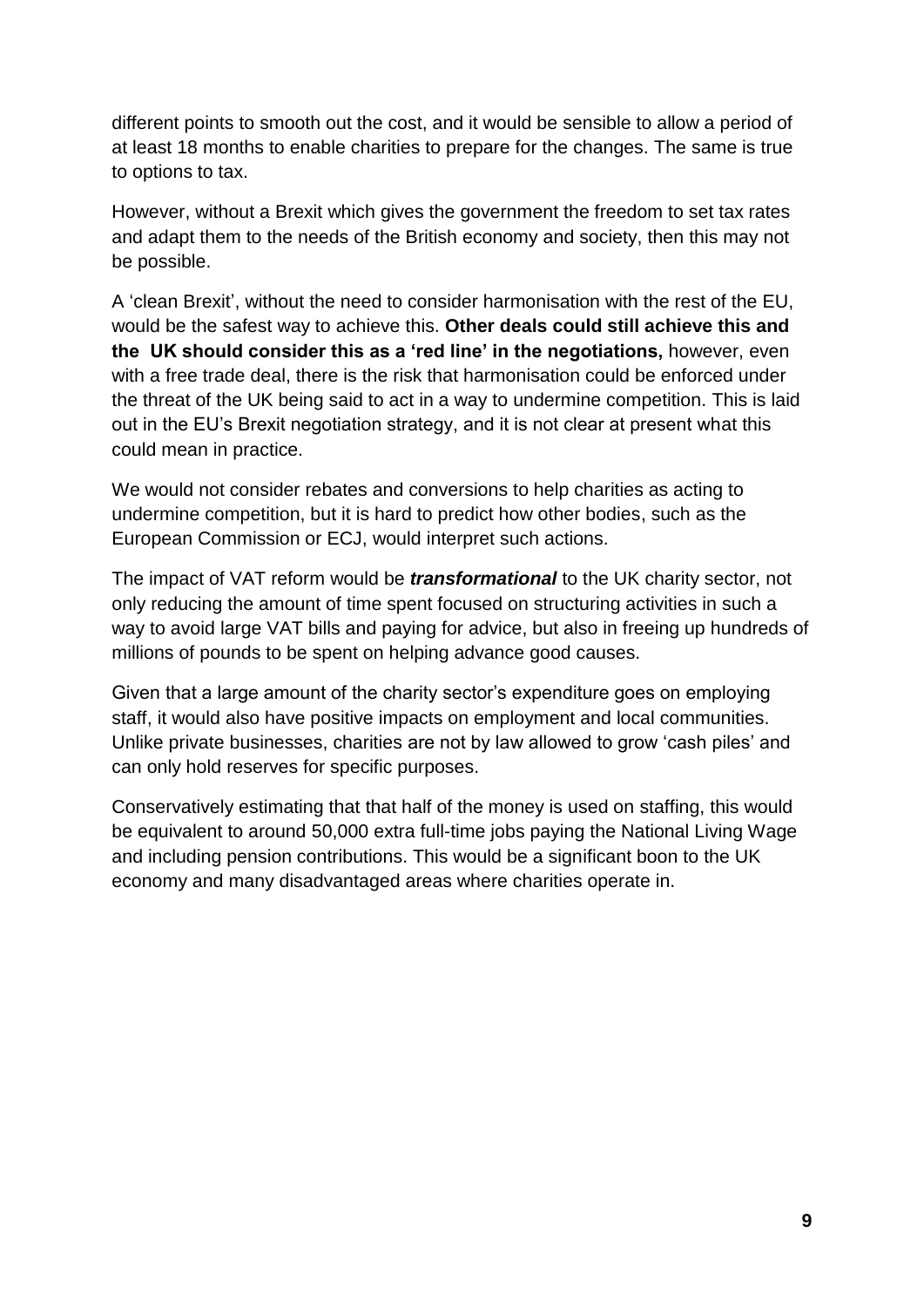### <span id="page-9-0"></span>**2. Reforming State Aid**

State Aid has long been a challenge for the charity sector, with State Aid often used by government officials as a reason why interventions cannot be made in local communities or why tax reliefs cannot be made simpler or more generous.<sup>5</sup>

As a consequence state aid is currently a significant opportunity cost for the UK economy and society.

According to the Treaty on the Functioning of the European Union, a measure constitutes state aid if it involves the transfer of state resources (e.g. grants, loans, low or free rents of state property, tax credits) which has the potential to distort competition and trade in the EU market and confers a selective economic advantage to the recipients.<sup>6</sup>

For charities, state aid impacts them in a number of ways including the tax reliefs that are granted to them (most recently the Social Investment Tax Relief) to the grants given to the by the government and also grants or loans given by statebacked entities such as the Big Lottery Fund and Big Society Capital.

Understanding whether resources are state aid and then calculating their relative costs involves a significant amount of red tape for charities and ties up resources that could be better deployed for the service of beneficiaries and promoting good causes.

Exiting the European Union gives the UK the opportunity to reform state aid rules so that they effectively prevent anti-competitive practices whilst at the same time enabling the government to back social organisations, such as charities and social enterprises, which are working in deprived communities.

This could be done through a new "State Aid" Act and clear guidance from government making clear that resources will only be considered state aid if there is *strong evidence* that providing aid would distort market competition or international trade.

The UK is one of the most open and liberal economies in the world. We are the  $7<sup>th</sup>$ easiest place to do business in the world according to the World Bank and  $16<sup>th</sup>$  in the world for starting a business. Moreover there are very few sectors, if any, where charities have an exclusive licence to operate in exclusion to private companies. If anything the trend over recent years has for the private sector to deliver more services that have been traditionally provided by charities.

 5 A recent example is the [consultation on rules around "thank yous" given to donors and that have claimed Gift](https://www.gov.uk/government/uploads/system/uploads/attachment_data/file/568219/gift_aid_consultation_response_final.pdf)  [Aid.](https://www.gov.uk/government/uploads/system/uploads/attachment_data/file/568219/gift_aid_consultation_response_final.pdf) Proposals to introduce simpler rules for small charities have been cited as potentially problematic due to EU state aid rules. Whether this is the case or not, the effect of the EU state aid rules on the willingness of UK officials to act is considerable.<br><sup>6</sup> Article 107 of the Treaty on the Functioning of the European Union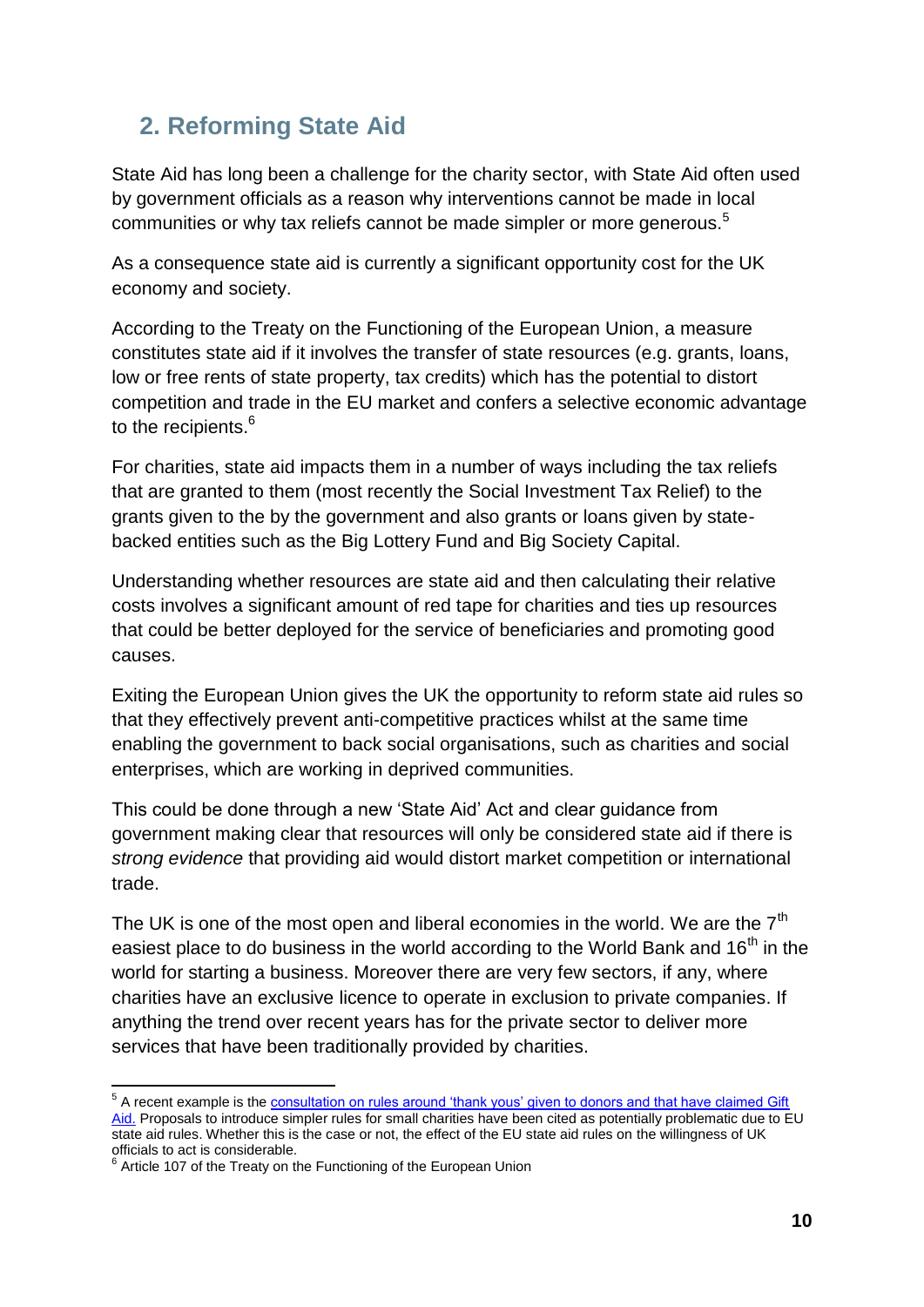In most cases, if charities are helping beneficiaries, it can therefore be assumed that this is because there is a "market failure". These are likely to be because of a combination of factors such as a lack of recipients with an ability to pay for services provided, low or no profitability or the upfront cost of investment outweighing longterm potential profits. Given this situation, state aid should not be used as a way to prohibit charities from receiving grants, loans or tax credits to carry out their charitable activities.

The assumption should be that if there is not currently a private business operating or delivering a service provided by charities, it is due to the lack of a functioning market rather than distortion or potential distortion due to state intervention. Central government, public bodies and local councils should be empowered to take action based on need, potential benefits and value for money. This approach would also arguably support the development of local businesses.

There are benefits for charities currently from certain aspects of the State Aid system and it is important that any Brexit does not jeopardise these exemptions or lead to a situation where the **UK government is unable to exercise its own discretion but is also unable to effect meaningful change on EU rules**.

Charities that deliver social services, social inclusion or community economic development are particularly vulnerable, as they are currently subject to looser state aid rules via the General Block Exemption Regulation (CBER) and Services of General Economic Interest (SGEI). Other areas that could be affected could include:

- Research and development
- Environmental protection
- Culture
- Regional development
- Social investment

According to the European Commission"s data, the UK distributed significant amounts of money via state aid (2015) exemptions including<sup>7</sup>:

- Culture (EUR 770m)
- Environment protection (EUR 2.6bn)
- Heritage conservation (EUR 527m)
- Regional development (EUR 904m)
- Research and development (EUR 2bn)
- Risk capital (EUR 1.1bn)

 7 [http://ec.europa.eu/competition/state\\_aid/scoreboard/index\\_en.html](http://ec.europa.eu/competition/state_aid/scoreboard/index_en.html)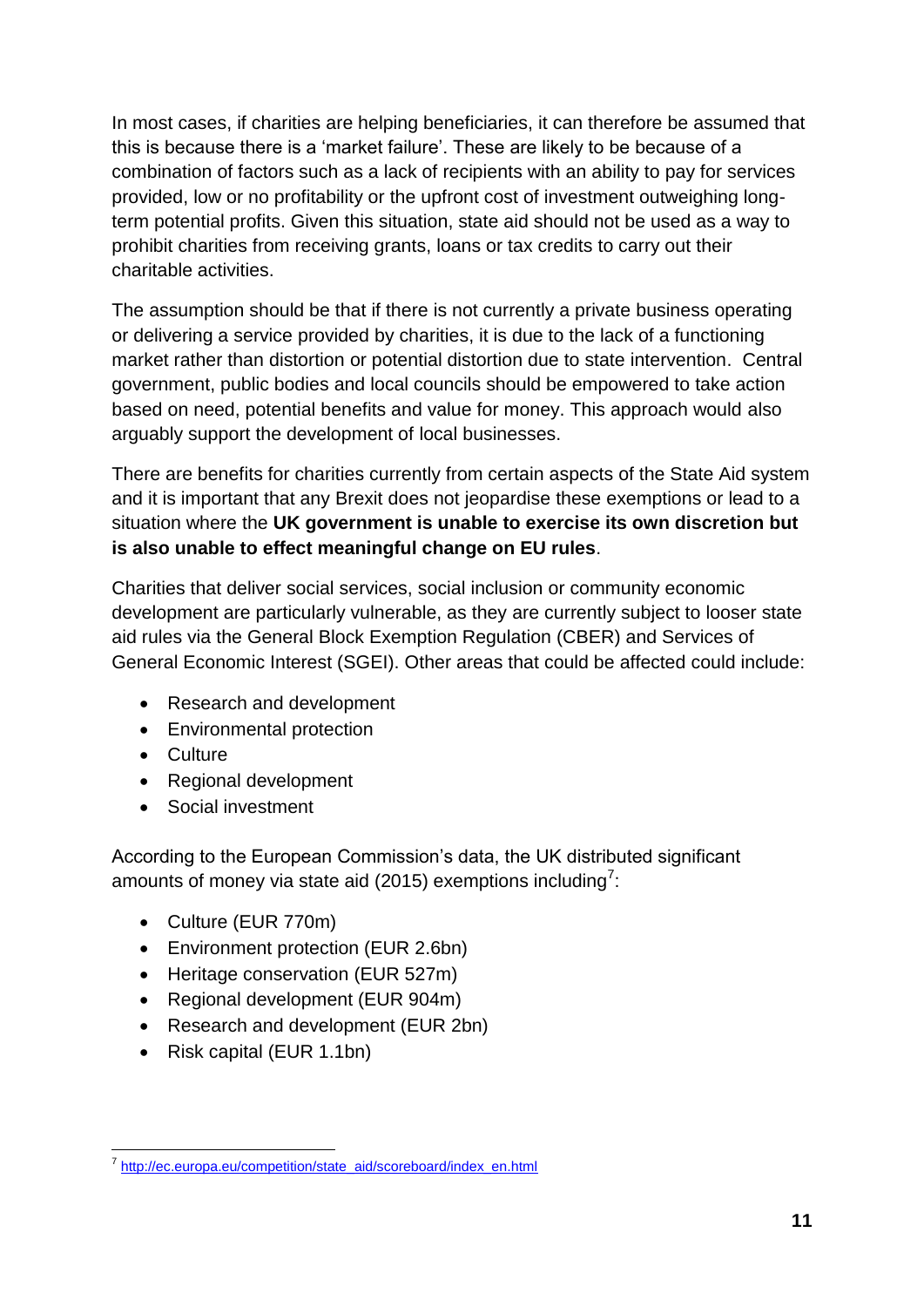In total over EUR 5bn was distributed via grants and EUR 3bn through tax reliefs, which is a significant level of expenditure. Continuity, and ideally, greater flexibility is important for the work of the charity sector.

Even upon leaving the European Union, the UK will be subject to World Trade Organisations rules on the use of subsidies. However, these rules are more flexible and are more tightly focused on trade distorting measures. It is important that the UK does not ignore the opportunities through Brexit by allowing civil servants to use excuses over EU State Aid rules to become excuses over WTO rules.

A "clean Brexit" would give the UK the highest level of flexibility on State Aid rules and enable them to be crafted based on social and economic needs. It could retain positive aspects of the state aid rules such as the block exemptions noted above, without the need to apply state aid indiscriminately across all areas of policy.

Remaining in the Single Market and customs union, could lead to a situation in which State Aid rules are retained without any ability for the UK to show discretion or push for reforms. Moreover, there is a risk that in becoming a third party but still subject to EU rules, that rules are more inflexibility implemented due to a lack of trust between UK/EU institutions and concerns about unfair competition.

Although arguably much of the inertia around surrounding State Aid is based on myths within government officials or a convenient excuse for governments that do not wish to act, it is important that no deal is made with the European Union that prevents the UK"s ability to intervene to support local communities. Retaining EU rules as they currently are would simply reinforce this inertia.

Reforming State Aid rules and focusing them on real competition issues will not only cut back on red tape but empower governments to act in the best interests of citizens.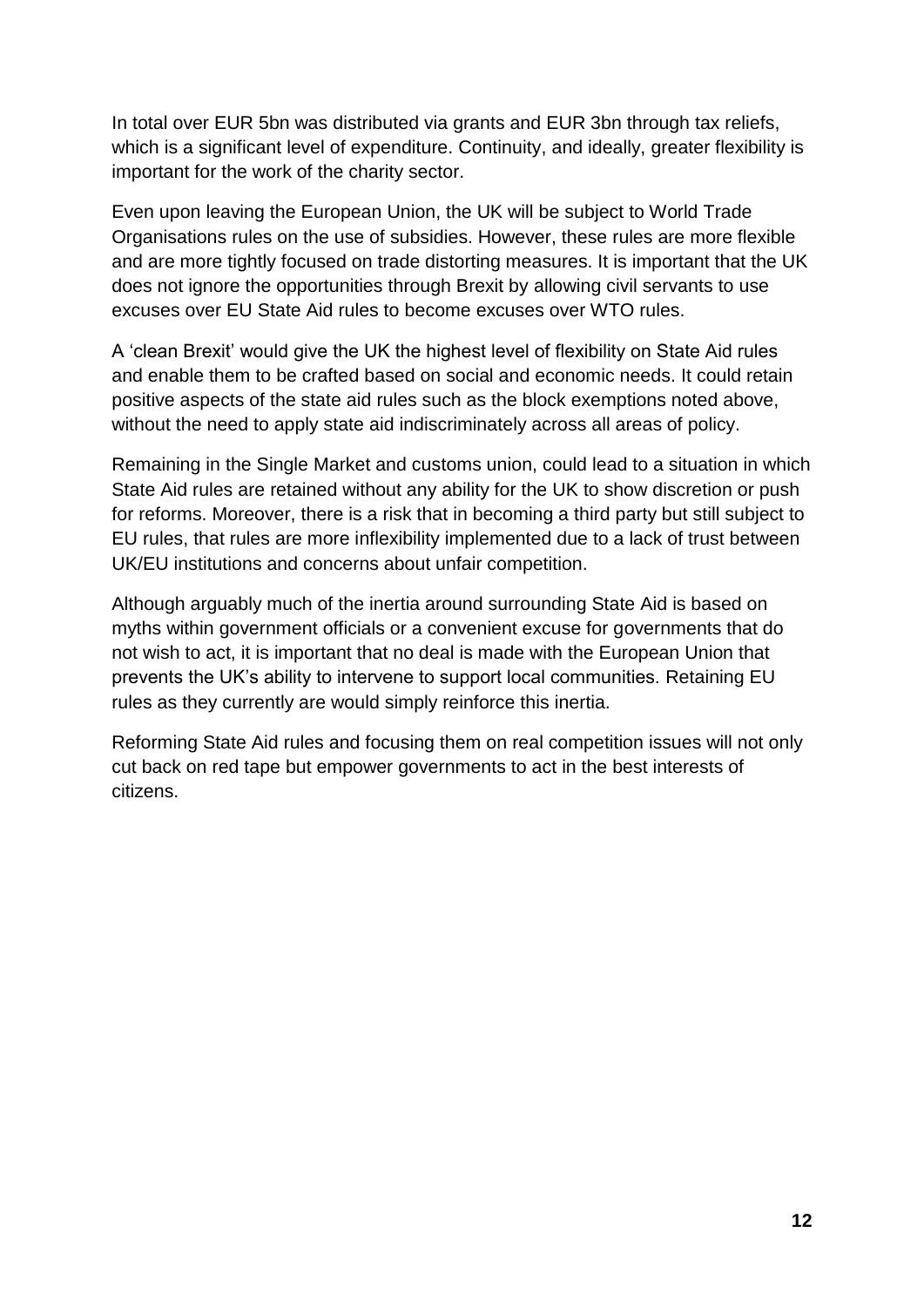### <span id="page-12-0"></span>**3. Getting more out of taxpayers' money**

The European Union has a been a positive force for reforming commission to ensure that a wider conception of "value" is considered, not just the financial cost but the environmental, social and local economic benefits that commissioning can provide.<sup>8</sup>

However the UK has not been a passive observer to these developments and has actively shaped improvements in public sector commissioning. Most notably through the passage of the Public Services (Social Value) Act 2012, the UK has become a world leader in promoting a new kind of commissioning with a focus on maximising on the environment, social and economic value of taxpayer funding. However there have also been other initiatives including promotion of 'Best Value'<sup>9</sup> and the Sustainable Communities Act 2007 which have worked towards a similar vision.

Whilst under law it is clear that the EU supports and enables this kind of commissioning, in practice, membership of the EU has acted as drag on implementation because of the fear amongst commissions that innovative practices will fall foul of EU procurement law. This is despite considerable education efforts by the government, professional advisers and charities. The lack of capacity for commissioners to engage with supra-national regulation in a meaningful way has meant that public bodies have opted for a "safety first" approach to commissioning, often bundling up contracts into larger units, rather than developing more innovative solutions.

This is despite the considerable pressure there has been in the public finances. The government spends around £187bn with businesses and charities each year, and around half of this is on the provision of public services.<sup>10</sup> We have also had a number of high profile situations in recent years, most recently the closures of Tata Steel in Port Talbot and the Teeside Steel Mill, where public procurement could have been used more effectively to support strategically important industries which generated considerable local economic, social and environmental benefits.

If the UK is forced to keep EU procurement laws in order to enjoy access to the single market, then there is a real danger that this drag on implementation will continue. Not only that, but if the UK is forced to accept EU procurement laws without the ability to shape them, the UK may be prevented from going further to increase the social, economic and environmental impact of commissioning because it would breach a trade agreement with the EU.

A "clean" Brexit would provide the UK with the most flexibility on public procurement. It would enable the UK to build on its current trend towards improving commissioning

**.** 

<sup>&</sup>lt;sup>8</sup> See the **Public Contracting Regulations 2015**, which are based on the EU's public procurement directive 2014, as an example

 $9$  [Revised Best Value Statutory Guidance 2015](https://www.gov.uk/government/uploads/system/uploads/attachment_data/file/418505/Revised_Best_Value_Statutory_Guidance_final.pdf)

<sup>10</sup><https://www.publications.parliament.uk/pa/cm201314/cmselect/cmpubacc/777/777.pdf>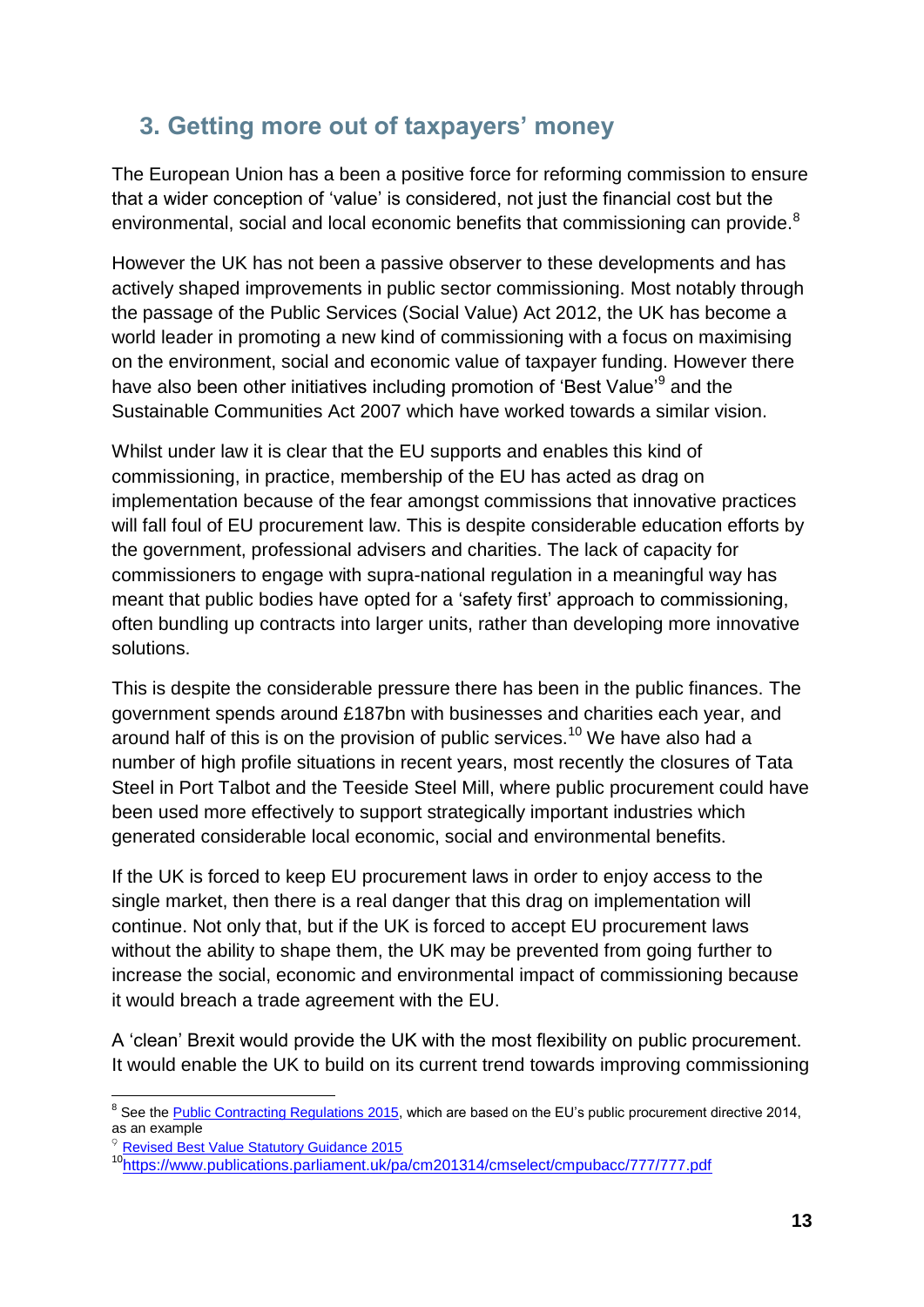practice and widening the concept to "value" as well as the types of products that can be included, such as goods and works. A significant improvement to the Public Services (Social Value) Act would be possible which could push the UK in further ahead in terms of public sector commissioning.

This would not only strengthen the role of charities and small businesses, which generate significant levels of social, environmental and economic value but it would also lead to better value for money for the UK taxpayer.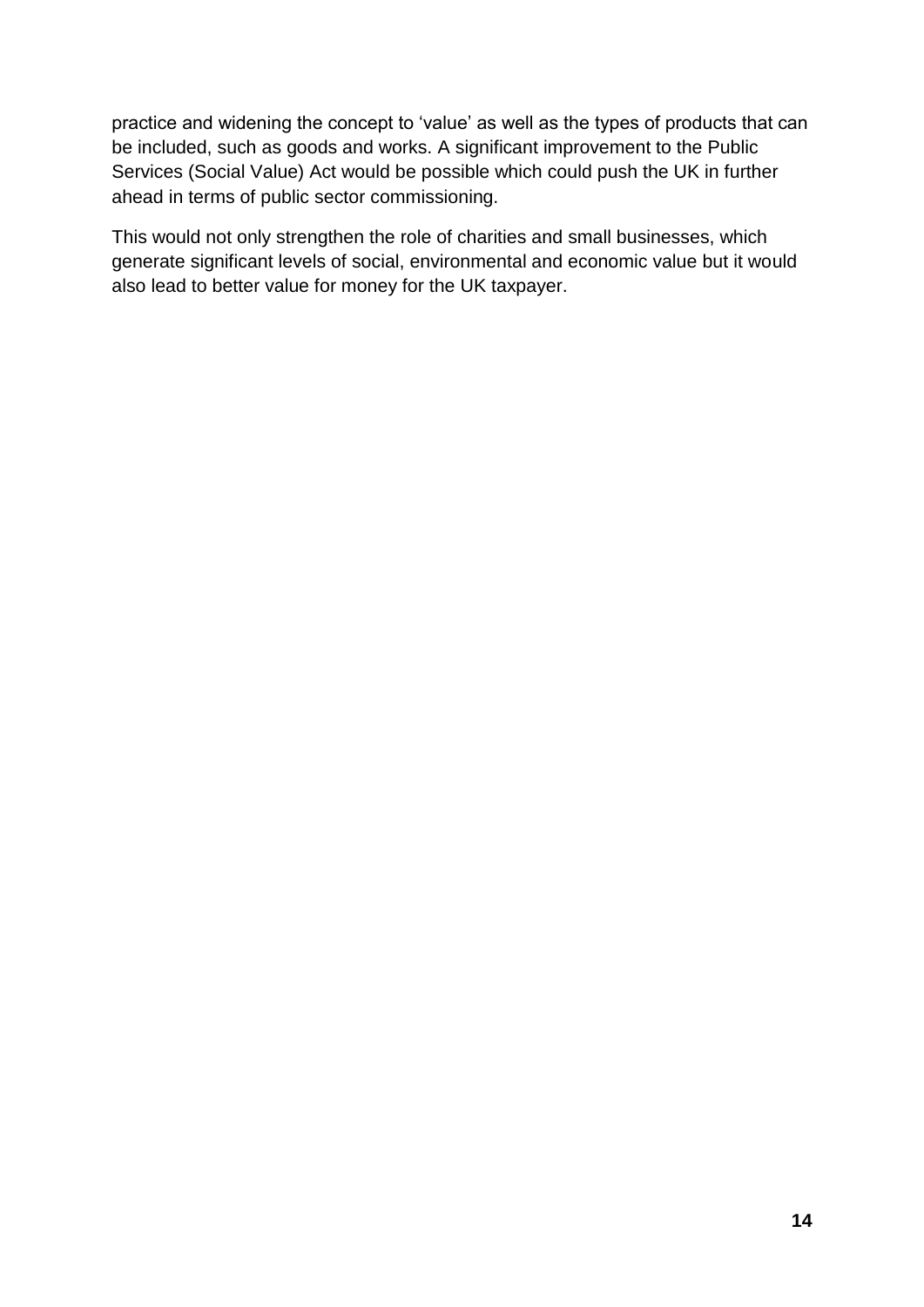### <span id="page-14-0"></span>**4. Future of EU funds for UK charities**

UK charities and social enterprises benefit from a number of EU structural funds and cross-border funders, in addition to the well documented success that the UK has in applying for pan-European research funds.

According to data from NCVO and information from other charity bodies, EU grants and contracts were worth around £230m a year to charities. This is a significant amount of funding, and the data is likely to underestimate overall levels.

Our consultation with members indicates that charities working in international development, education/training, economic and community development, environment/heritage and civil rights are most likely to be impacted. The European Social Fund, Common Agricultural Policy payments and European Commission Overseas Aid were noted as particularly important forms of funding for UK charities.

A "clean Brexit" which did not involve a trade deal and a payment from the UK towards the European Union would mean that the UK government would have more funds available to directly support charities which are delivering public goods. This is particularly true of funds such as the European Social Fund which has been matched by money from the Big Lottery Fund and is a significant funder in helping disadvantaged people back into work, boosting social inclusion and investing in skills & training.

It would also enable the UK to be more flexible in the way that it deploys social funding. Many charities have commented on the large levels of red tape that are associated with EU funding as well as the time taken to acquire match funding. The previous Minister for Civil Society, Rob Wilson, had indicated that the government was open to discussing changes to make the European Social Fund better for charities. As such a "clean Brexit", would present an opportunity to change these rules and make it easier for charities to access funds.

However, there is a risk that a "clean Brexit" would not enable the UK to retain access to shared funds such as the European Commission Overseas Aid funds as well as research funds. According to an assessment provided to the British Council<sup>11</sup>, current EU rules mean that UK based charities would not be able to access funds as direct contractors except in the least developed and highly indebted countries (LDC and HIPC) and for two human rights programmes (EIDHR and IcSP). UK charities would likely lose access to EU Funds for Asia, Northern Africa, Eastern Europe and Latin America.

**<sup>.</sup>** <sup>11</sup> [Accessing EU funds, Schuman Associates, 2017](https://www.britishcouncil.org/sites/default/files/accessing_eu_funds_-_summary_version.pdf)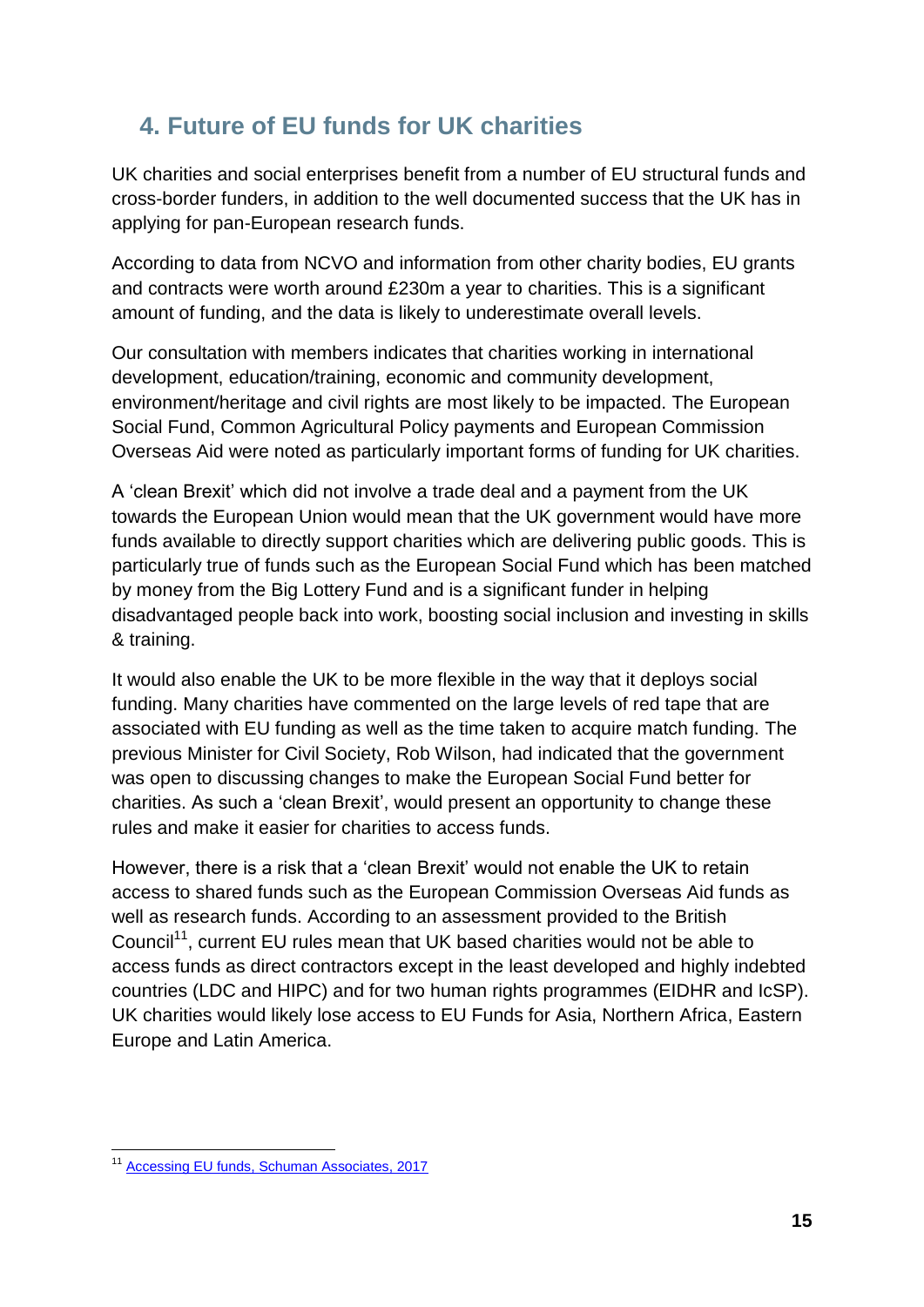UK charities could retain access through setting up branches in EU countries, but this could lead to not only additional costs but also the loss of employment and expertise in the UK. This is not a satisfactory outcome.

The briefing referenced above notes that the EU has, in the past, experimented with allowing third party countries to access the EU aid budget in return for allowing EU countries to access their aid budgets. This could be achieved through a "clean Brexit" and would give UK charities the access they need without necessarily being part of the European Union. We believe that this would be optimal and would be a net benefit to the UK which due to its historic role internationally and world-leading charities would likely continue to win a significant portion of funds from the European Union.

A similar approach could be taken to EU research funds. As such a "clean Brexit", in and of itself, does not preclude the opportunity for UK charities to retain access to EU funds, provided that the UK is prepared to pool resources and give access to EU member states in a flexible manner.

**As a consequence, it is important for the UK to consider access to EU funds as a key negotiation point and one that should be prioritised if the UK wishes to support the UK charity sector.**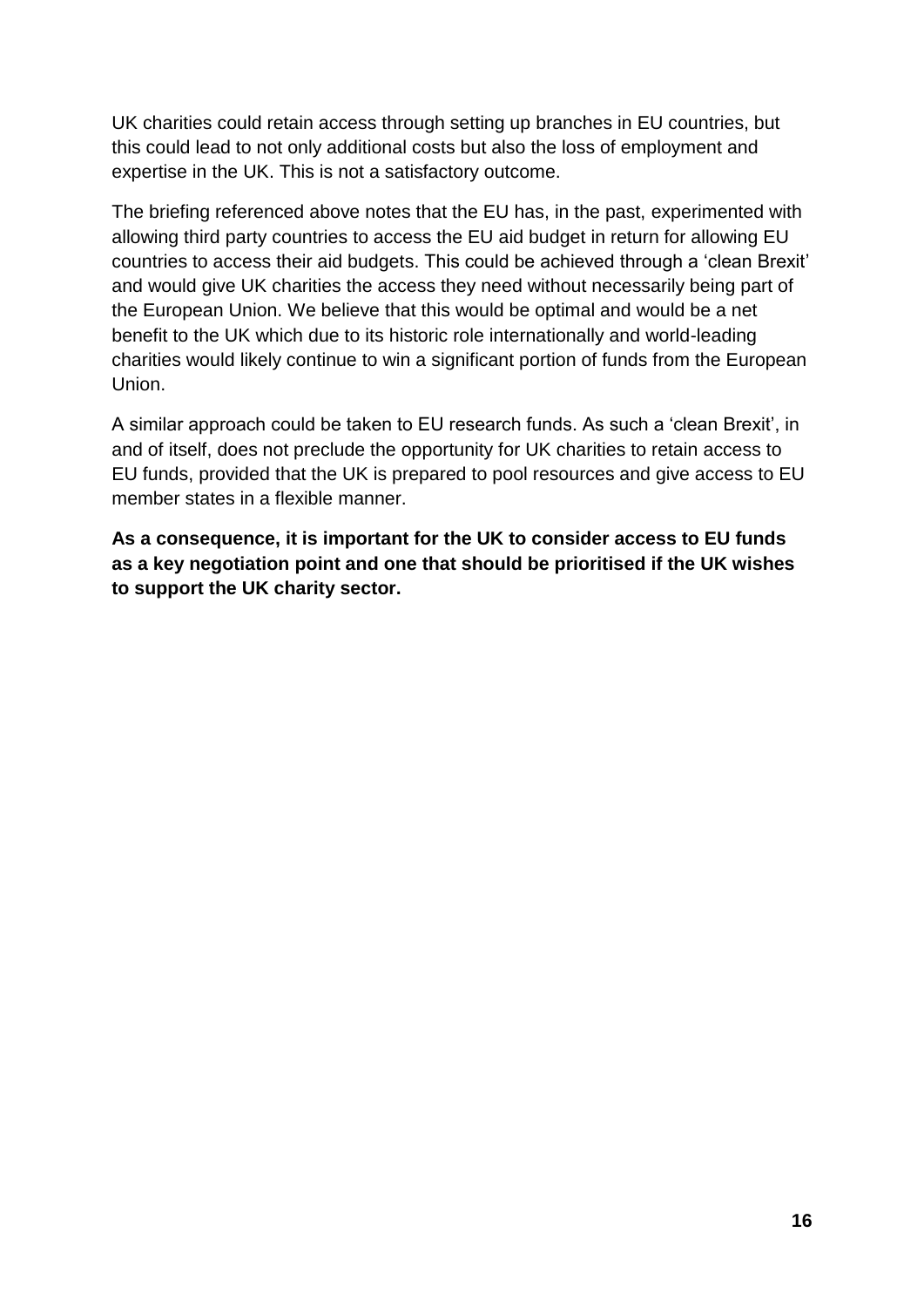### <span id="page-16-0"></span>**5. Access to skills**

Like the rest of the UK economy, the UK charity sector depends on having access to skills from across the EU and around the world.

The latest available estimate from NCVO of the level of EU nationals working in the UK charity sector is around  $5\%^{12}$ . This would mean that there are around 40,000 EU nationals employed in the UK charity sector. Any instability in access to EU nationals could create significant difficulties for UK charities.

Charities, like businesses, want certainty around the status of current EU nationals and a flexible immigration system which enables them to attract the workers that they need from across the European Union and other countries.

A "clean Brexit" would not interfere with the ability of the UK to create such rules. It is up to the UK government to make the right policy choices. A "clean Brexit" does not necessarily mean tougher immigration controls. Although the UK government has currently set itself the goal of reducing immigration to the "tens of thousands" this is a self-imposed target and the UK government can change this at any time. It is also important that the UK government does not impose an overly expensive or bureaucratic immigration regime which UK charities either find difficult to navigate or which puts off potential EU migrants. Businesses and charities already have to grapple with a complex visa system for non-EU workers, and the government should work the charity sector and others to ensure that any new system is better targeted and more improved.

Retaining the freedom of movement between the EU and the UK, would be welcomed by UK charities.

However, if this is secured through remaining members of the Single Market or customs union, it would carry risks that other long standing issues are not resolved.

As a consequence, a trade deal with the EU deal could lead to a situation in which access to skills would be no different than under a "clean Brexit" scenario, but with other operational challenges. The balance of risk is weighted more heavily towards the remaining in the Single Market and customs union rather than a "clean Brexit".

**.** 

<sup>&</sup>lt;sup>12</sup> <https://blogs.ncvo.org.uk/2017/06/02/giving-everyone-a-stake-in-post-brexit-britain/>